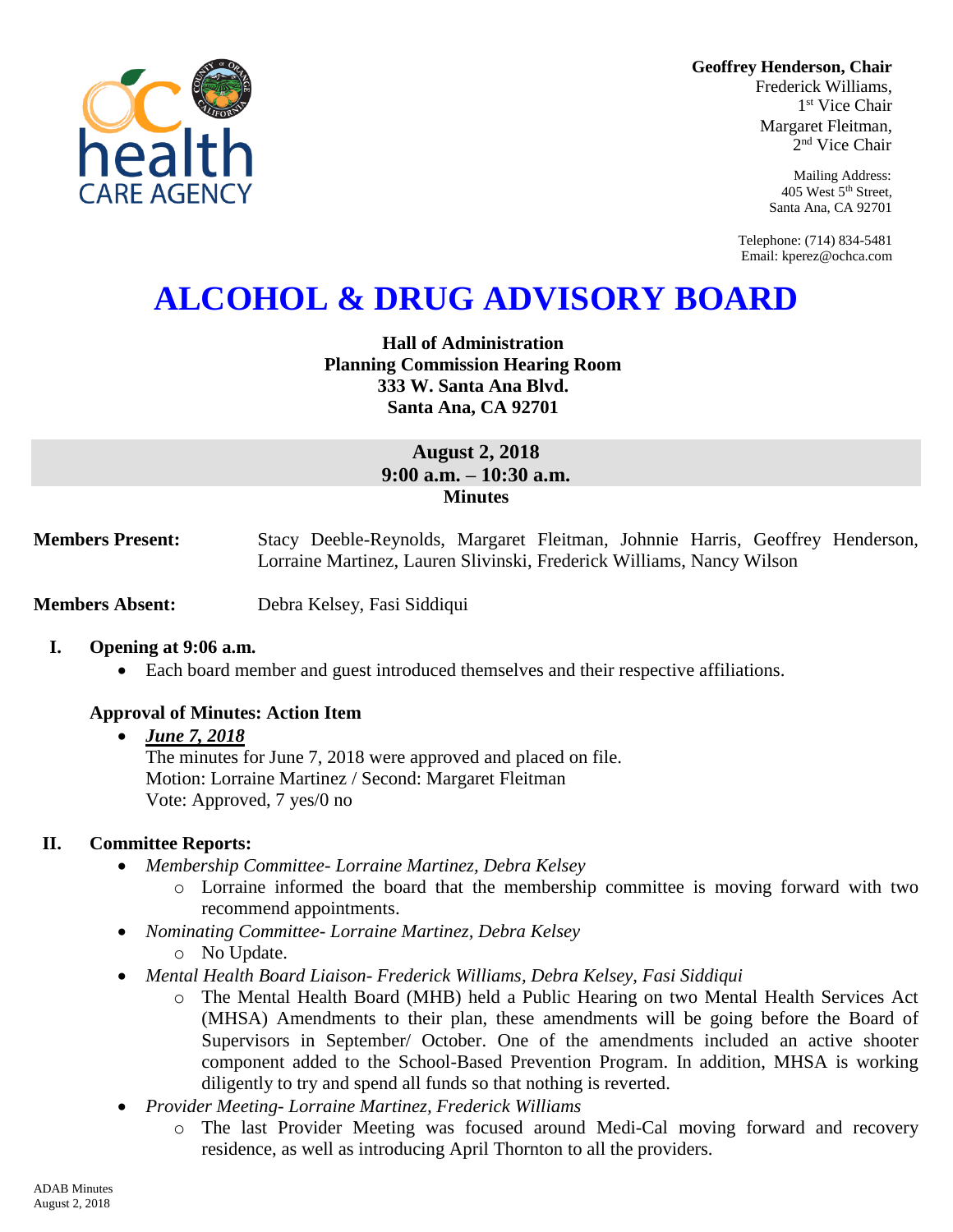- *Criminal Justice Treatment Committee – Geoff Henderson, Frederick Williams* o No Update
- *Legislation Committee- Fredrick Williams*
	- o No Update
- *Community Forum Planning Committee– Geoff Henderson, Lorraine Martinez, Debra Kelsey, Margaret Fleitman, Lauren Slivinski*
	- o No Update
- Community Collaborative Committee:
	- o *Drug Prevention Coalition: Margaret Fleitman*
		- This Coalition meets on the third Wednesday of every month from 5:45-6:45 p.m. This meeting held a discussion of their accomplishments throughout their first year and setting goals for the coming year.
	- o *Orange County RX & OTC Coalition: Margaret Fleitman*
		- No Update.
	- o *Orange County Substance Abuse Prevention Network (OCSAPN): Stacy Deeble-Reynolds*
		- Stacy reported on the upcoming OCSAPN Conference, which will take place on September 28, 2018, at the Brookhurst Community Center in Anaheim. Please register ocprevnetion.org*.*
	- o *Mental Health Services ACT (MHSA) Steering Committee: Lorraine Martinez, Stacy Deeble-Reynolds, Frederick Williams, Fasi Siddiqui*
		- Stacy stated she attended the last MHSA Steering Committee which held a public forum meeting where you can voice your concerns or recommendations. Some of the needs that were heard where homeless veterans, early childhood, and school-based mental health services. All of which were for the planning of Prevention and Early Intervention (PEI) dollars.

## **III. Old Business:**

**NA**

## **IV. New Business:**

- Geoff reminded the members that their Annual ADAB / MHB meeting will take place on October 4<sup>th</sup>, at Orange County Department of Education.
- Phoenix House will be the presenter for the meeting in September and has invited the members to hold their meeting at their location and also conduct a site visit. The members were in agreement to move the location to Phoenix House for their meeting in September.

## **V. BHS Update:**

*Annette Mugrditchian-* Drug Medi-Cal (DMC) is live and all seems to be going well. In outpatient programs, prior to DMC, we had one contract provider in addition to County Clinics. We now have 5 providers in nine different locations for Substance Use Disorder (SUD) and Intensive Outpatient. Outpatient access has increased greatly. Currently for residential treatment we have a total of 110 DMC beds, 12 Substance Abuse Prevention and Treatment Program (SAPT) beds, and 100 AB109 beds. There is 187 on the waitlist, 127 of those individuals are pending a bed for specific program and are being offered intensive outpatient treatment. There are 52 individuals whose wait is 1-week for males and 2-weeks for females. Our recovery residences, we have currently five providers with a total of 58 beds but we are hoping to expand and getting more providers. Furthermore, she reminded the members of the upcoming Opioid conference in September (flyers were provided). Lastly, Sandra will return soon and will only be working on the Opioid Strategic Plan which hopes to finalize the plan by October  $1<sup>st</sup>$ .